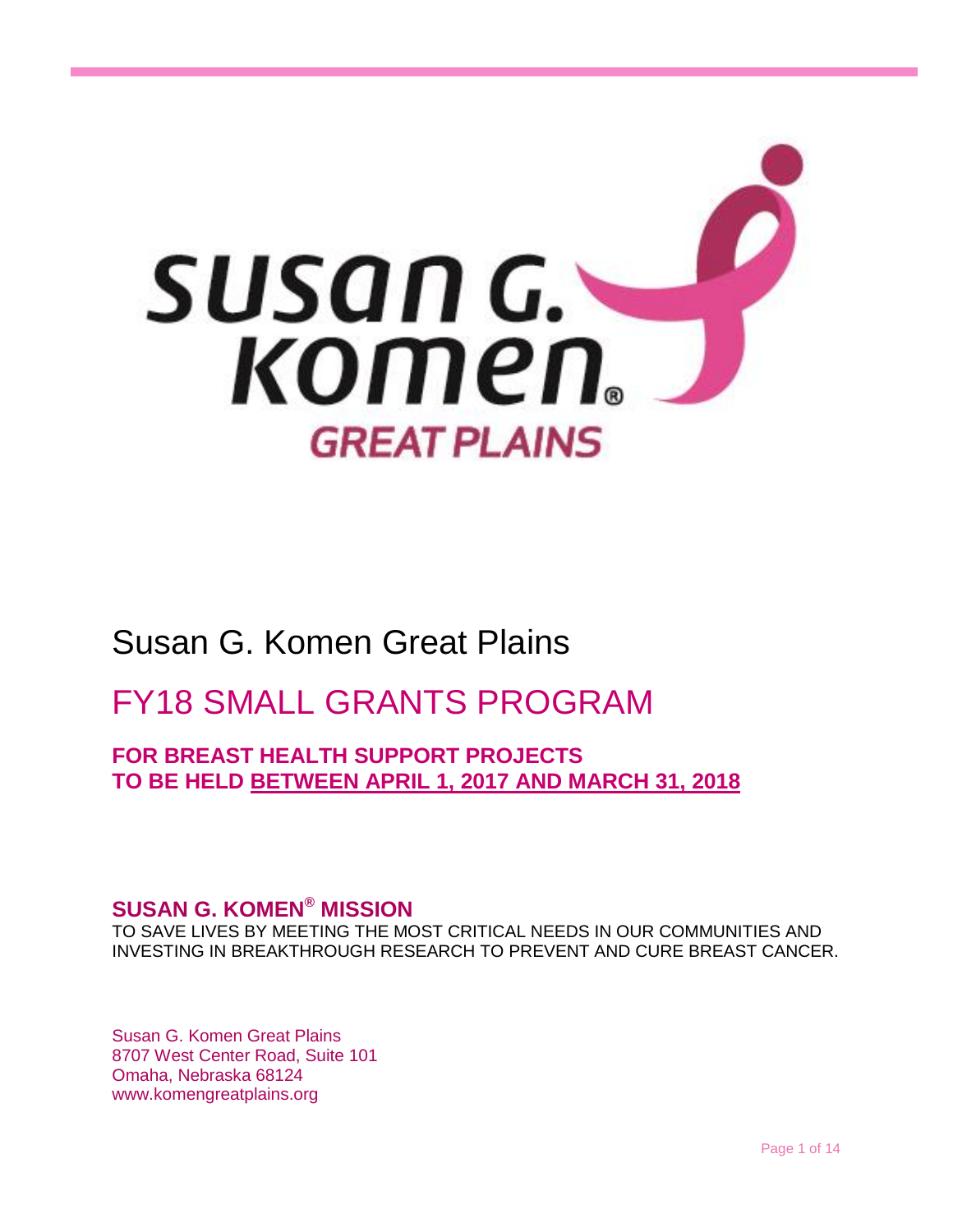# **TABLE OF CONTENTS**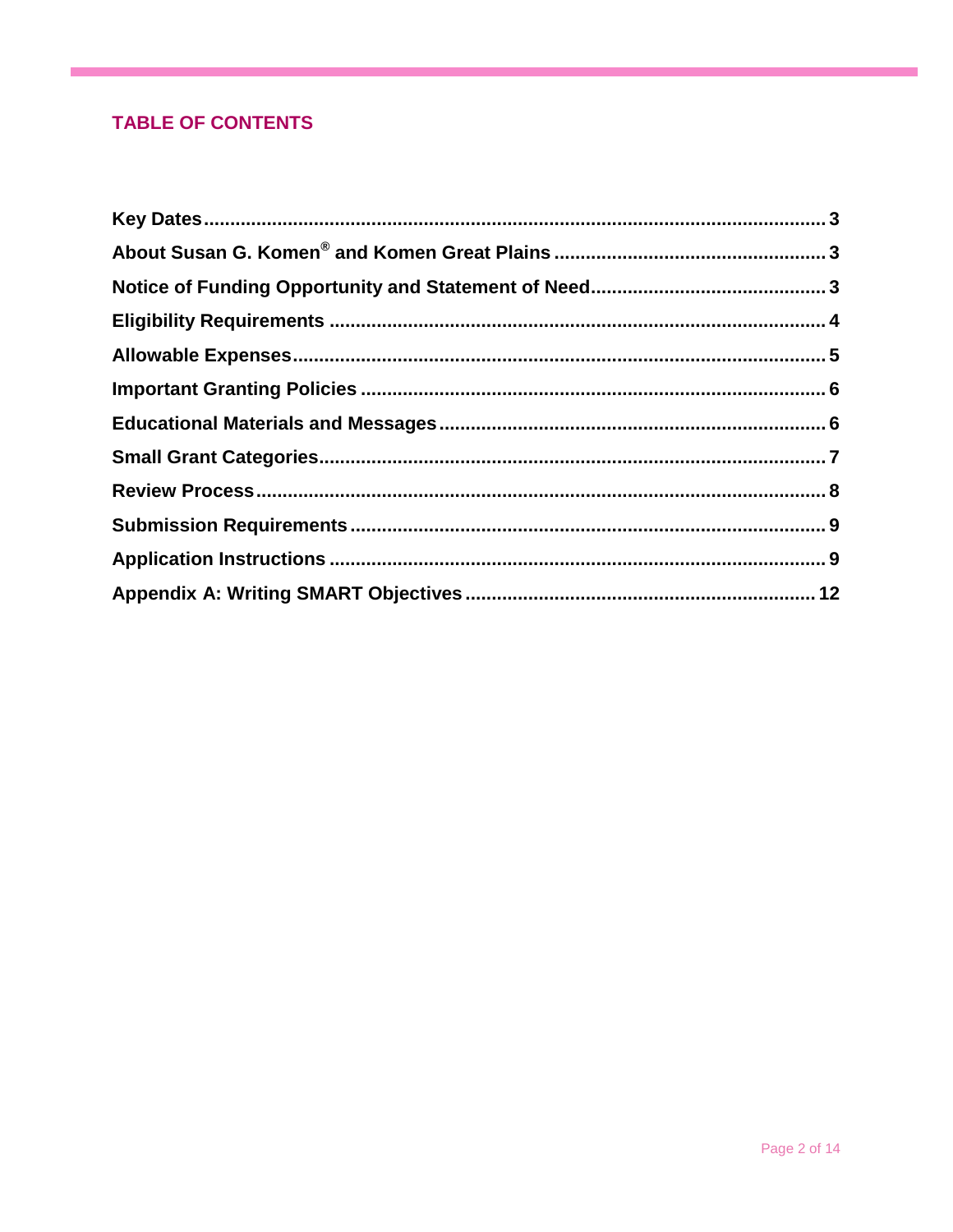# <span id="page-2-0"></span>**KEY DATES**

Small grant applications are accepted twice a year on the following dates:

#### **June 1, 2017**

#### **November 15, 2017**

Applications must be received at least six weeks prior to the event. Applicants will be notified within 30-45 days of their request for funding, unless otherwise noted.

# <span id="page-2-1"></span>**ABOUT SUSAN G. KOMEN® AND KOMEN GREAT PLAINS**

Susan G. Komen is the world's largest breast cancer organization, funding more breast cancer research than any other nonprofit while providing real-time help to those facing the disease. Komen has set a Bold Goal to reduce the current number of breast cancer deaths by 50 percent in the U.S. by 2026. Komen was founded in 1982 by Nancy G. Brinker, who promised her sister, Susan G. Komen, that she would end the disease that claimed Suzy's life. Komen Great Plains is working to better the lives of those facing breast cancer in the local community. Through events like the Komen Nebraska and South Dakota Race for the Cure®, Komen Great Plains has invested more than \$7 million in community breast health programs in Nebraska and the Dakotas and has helped contribute to the more than \$920 million invested globally in research**.** For more information, call 402-502-2979 or visit [www.komengreatplains.org.](http://www.komengreatplains.org/)

# <span id="page-2-2"></span>**NOTICE OF FUNDING OPPORTUNITY AND STATEMENT OF NEED**

Komen Great Plains is currently offering Small Grants up to \$5,000 to support breast health/breast cancer education projects; medical/survivor/advocate conferences; travel grants; or capacity building projects. For applications seeking funds greater than \$5,000 or seeking to provide screening, diagnostic and/or treatment services, please refer to our Community Grants RFA.

The findings from the 2015 Komen Great Plains Community Profile revealed a need for breast health resources and education throughout Nebraska with target communities in Douglas and Saunders counties, as well as in the contiguous counties of Custer, Dawson, and Lincoln. In South Dakota, target communities include: Oglala Lakota, Jackson and Bennett Counties with a focus on women living within the Pine Ridge Reservation, as well as Lawrence, Pennington and Beadle Counties. Applications will be accepted from the entire service area (Nebraska and South Dakota with the exceptions of Dakota, Thurston, and Union counties that are served by Komen Greater Iowa). The 2015 Community Profile can be found on our website at [www.komengreatplains.org.](http://www.komengreatplains.org/)

Drawing from the 2015 Community Profile, Komen Great Plains has identified the following small grant funding priorities: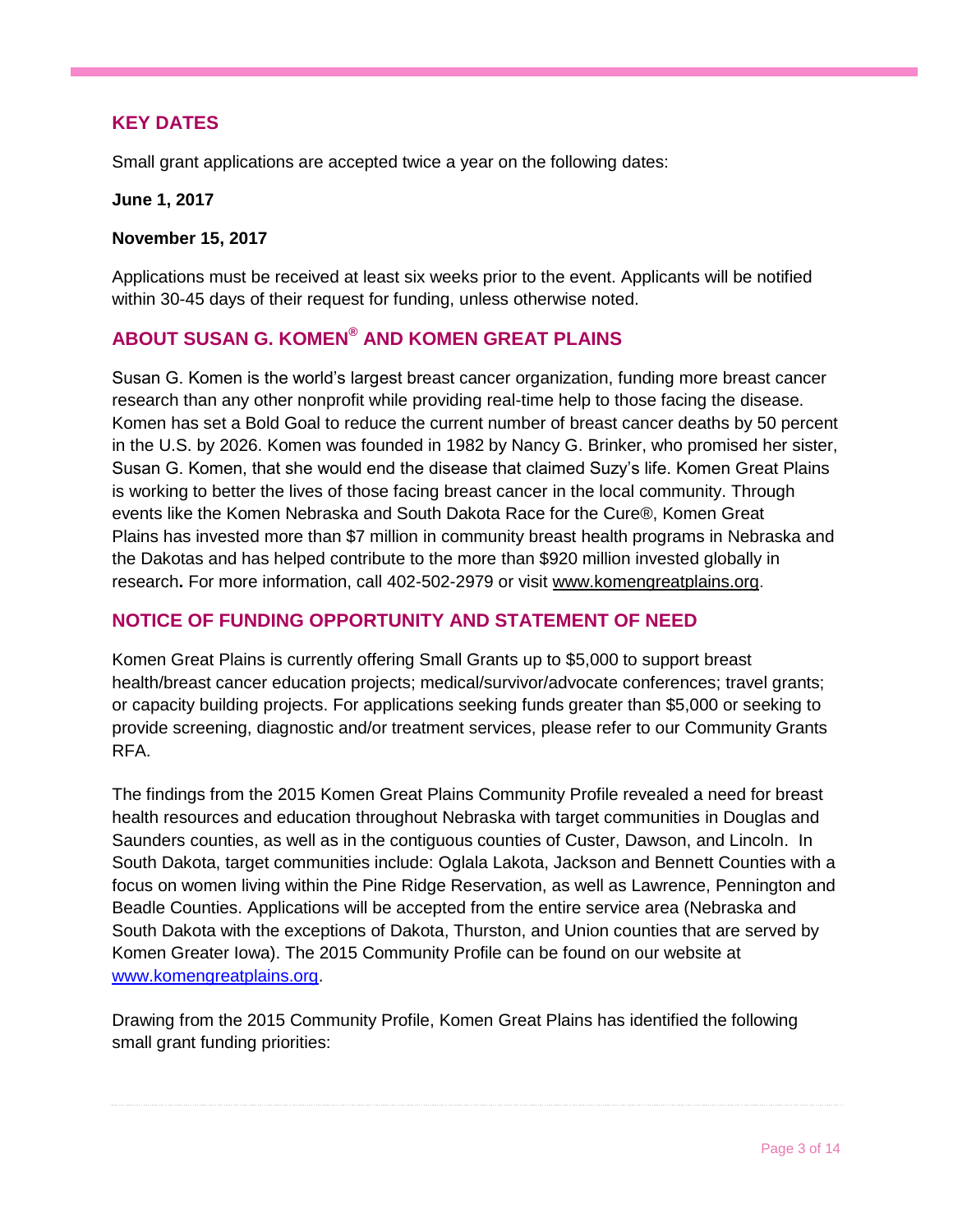The funding priority areas are listed below in no particular order:

Improve breast health education leading to a documented breast cancer action and to reduce transportation cost barriers for women to access breast health services for the following:

- 1. Rural women over 40 years old in Saunders County, Nebraska
- 2. African American women in Douglas County, Nebraska
- 3. Low income and Hispanic women in Custer, Dawson, and Lincoln Counties in Nebraska
- 4. Low income and American Indian women in Oglala Lakota, Jackson, and Bennett Counties in South Dakota
- 5. Women in Lawrence and Pennington Counties in South Dakota
- 6. Rural women in Beadle County, South Dakota

# <span id="page-3-0"></span>**ELIGIBILITY REQUIREMENTS**

Applicants must conform to the following eligibility criteria to apply. Eligibility requirements must be met at the time of application submission.

- Individuals are not eligible to apply. Applications will only be accepted from local/state government agencies under IRS code section 170(c)(1) or nonprofit organizations under IRS code section 501(c)(3) located in or providing services to residents of one or more of the following locations:
	- o Nebraska, with the exception of Thurston and Dakota counties
	- o South Dakota, with the exception of Union county
- Proposed projects must be specific to breast health and/or breast cancer and address the priorities identified in the Affiliate's 2015 Community Profile. If a project includes other health issues along with breast cancer, such as a breast and cervical cancer project, funding may only be requested for the breast cancer portion.
- All past and current Komen-funded grants or awards to applicant must be up-to-date and in compliance with Komen requirements.
- Applicant must have documentation of current tax-exempt status under the Internal Revenue Service code.
- <span id="page-3-1"></span> If applicant, or any of its key employees, directors, officers or agents, is convicted of fraud or a crime involving any financial or administrative impropriety in the 12 months prior to the submission deadline for the application, then applicant is not eligible to apply for a grant until 12 months after the conviction. After this 12-month period, applicant must demonstrate in its application that appropriate remedial measures have been taken to ensure that criminal misconduct will not recur.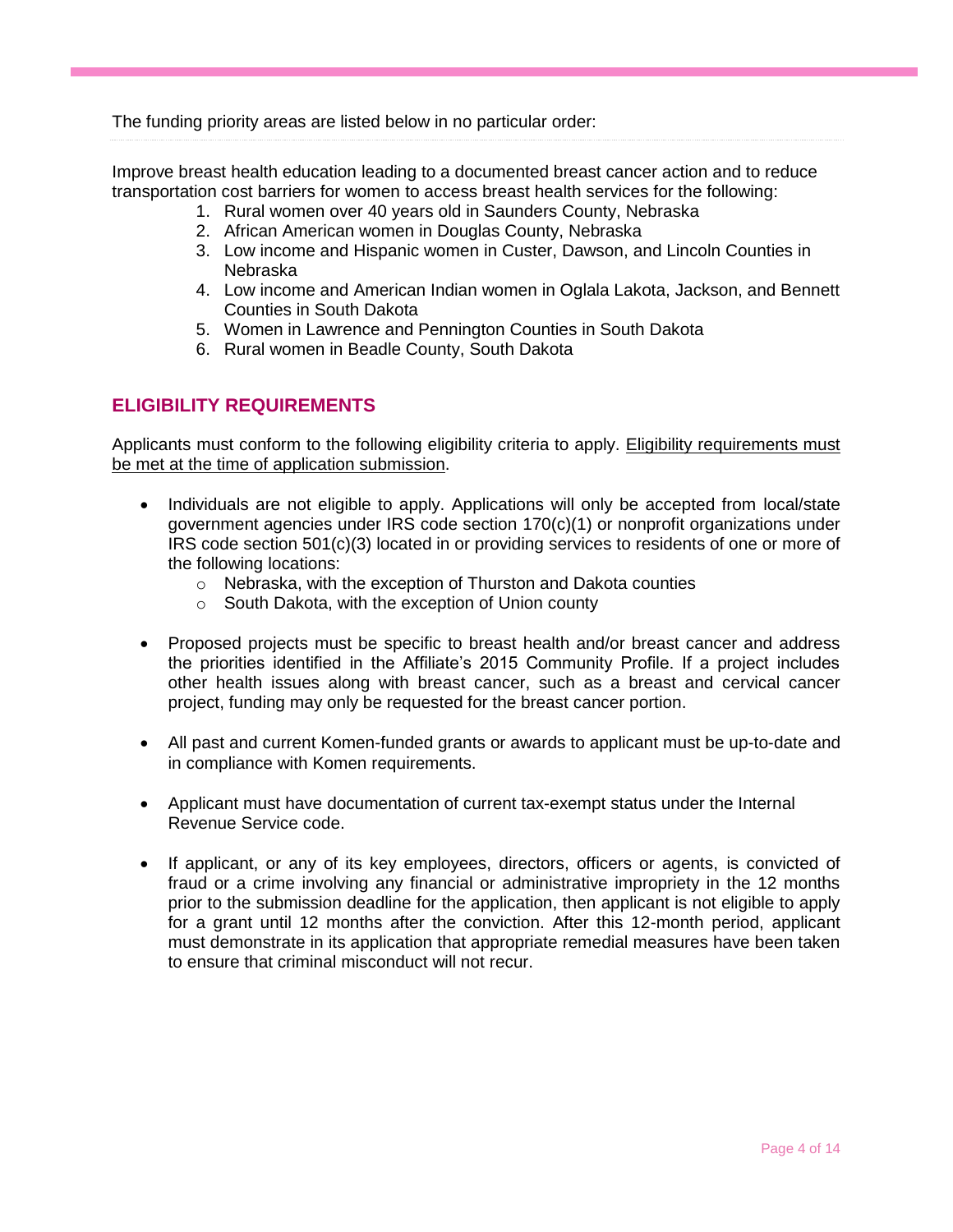# **ALLOWABLE EXPENSES**

Funds may be used for the following types of expenses, provided they are directly attributable to the project:

- Key personnel & salaries
- Consultants
- Meeting costs
- Supplies
- Reasonable travel costs related to the execution of the project
- Other direct project expenses

Funds may **not** be used for the following purposes:

- Research, defined as any project or program with the primary goal of gathering and analyzing data or information.
	- $\circ$  Specific examples include, but are not limited to, projects or programs designed to:
		- Understand the biology and/or causes of breast cancer
		- Improve existing or develop new screening or diagnostic methods
		- Identify approaches to breast cancer prevention or risk reduction
		- Improve existing or develop new treatments for breast cancer or to overcome treatment resistance, or to understand post‐treatment effects
		- **Investigate or validate methods**
- Clinical services or patient care costs (e.g. screening, diagnostics, or treatment)
- Indirect Costs
- Education regarding breast self-exams/use of breast models
- Development of educational materials or resources
- Education via mass media (e.g. television, radio, newspapers, billboards), health fairs and material distribution. These methods may be used to promote projects, but evidence-based methods such as 1-1 and group sessions should be used to educate the community and providers
- Construction or renovation of facilities
- Political campaigns or lobbying
- General operating funds
- Debt reduction
- Fundraising (e.g. endowments, annual campaigns, capital campaigns, employee matching gifts, events)
- Event sponsorships
- Projects completed before the date of grant approval
- Land acquisition
- Project-related investments/loans
- Scholarships

 $\overline{a}$ 

- Thermography
- Projects or portions of projects not specifically addressing breast cancer
- Equipment, exceeding \$5,000
- Promotional items for event participants (e.g. giveaways)
- **•** Refreshments and entertainment for breast health education events<sup>1</sup>

<sup>1.</sup> As a nonprofit, Komen Great Plains seeks to always receive refreshments and entertainment from in-kind donors. We expect grantees to do the same.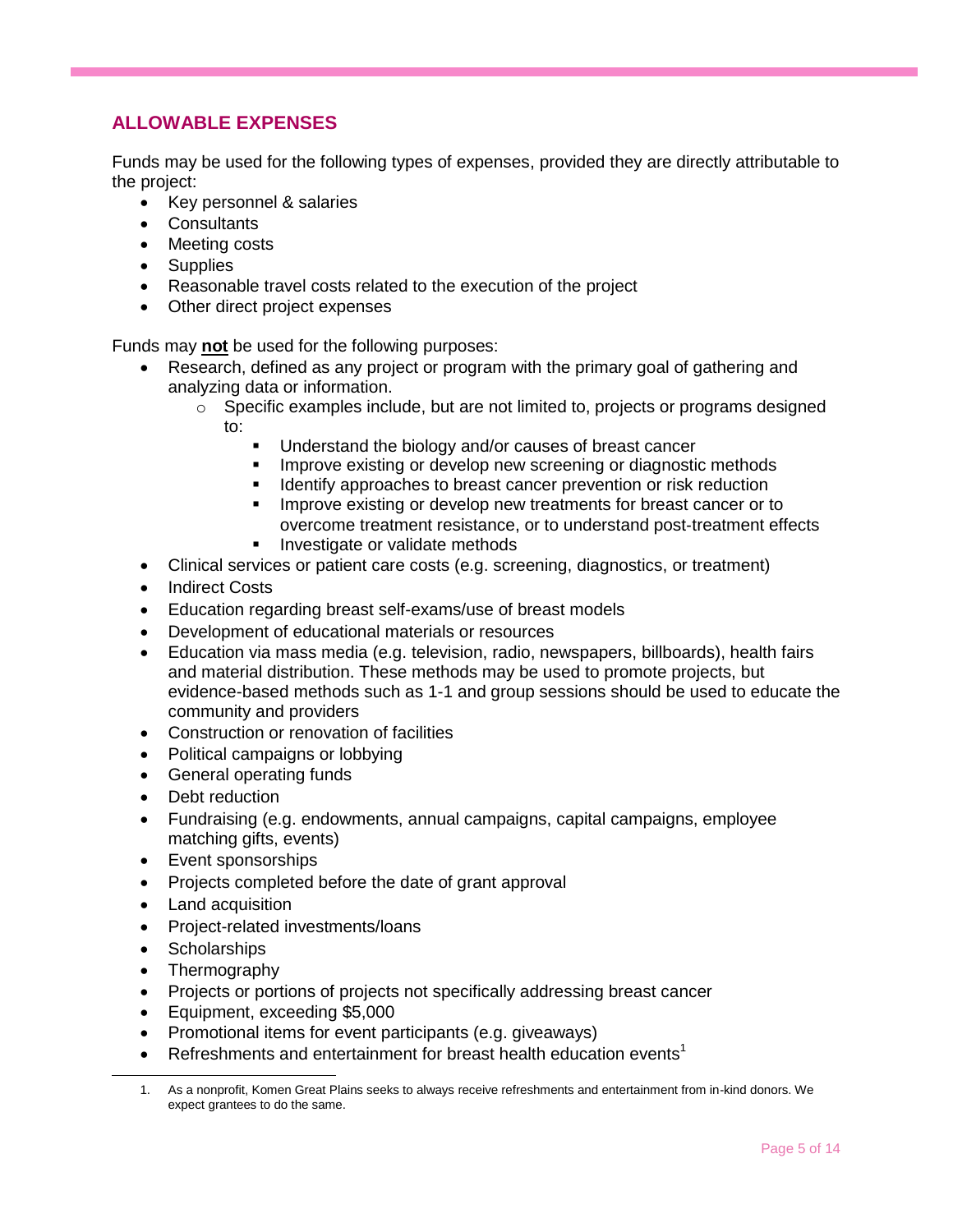# <span id="page-5-0"></span>**IMPORTANT GRANTING POLICIES**

Please note these policies before submitting a proposal. These policies are non-negotiable.

- The effective date of the grant agreement is the date on which Komen fully executes the grant agreement and shall serve as the start date of the grant. **No expenses may be accrued against the grant until the contractual agreement is fully executed.** *The contracting process can take up to six weeks from the date of the award notification letter.*
- Any unspent funds over \$1.00 must be returned to Komen Great Plains.
- At Komen's discretion, grant payment will be made in one installment after grant agreement execution or pending receipt and approval of a final report.
- Grantee will be required to submit one final report that will include, among other things, an accounting of expenditures and a description of project achievements. Additional reports may be requested.
- Certain insurance coverage must be demonstrated through a certificate of insurance at the execution of the grant agreement, if awarded. Grantee is required at minimum to hold:
	- o Commercial general liability insurance with combined limits of not less than \$1,000,000 per occurrence and \$2,000,000 in the aggregate for bodily injury, including death, and property damage;
	- $\circ$  Workers' compensation insurance in the amount required by the law in the state(s) in which its workers are located and employers liability insurance with limits of not less than \$1,000,000; and
	- o Excess/umbrella insurance with a limit of not less than \$3,000,000.
	- $\circ$  In the event any transportation services are provided in connection with project, \$1,000,000 combined single limit of automobile liability coverage will be required.
	- o Grantees are also required to provide Komen Great Plains with a Certificate of Insurance with Susan G. Komen Breast Cancer Foundation, Inc., The Nebraska Affiliate of the Susan G. Komen Breast Cancer Foundation, Inc. d/b/a Susan G. Komen Great Plains, its officers, employees and agents named as Additional Insured on the above policies solely with respect to the Project and any additional policies and riders entered into by Grantee in connection with the project.

# <span id="page-5-1"></span>**EDUCATIONAL MATERIALS AND MESSAGES**

Susan G. Komen is a source of information about breast health and breast cancer for people all over the world. To reduce confusion and reinforce learning, we only fund projects that use educational messages and materials that are consistent with Komen messages, including our breast self-awareness messages - know your risk, get screened, know what is normal for you and make healthy lifestyle choices. The consistent and repeated use of the same messages can reduce confusion, improve retention and lead to the adoption of actions we believe are important for quality breast care. Please visit the following webpage before completing your application and be sure that your organization can agree to promote these messages**:** 

<http://ww5.komen.org/BreastCancer/BreastSelfAwareness.html>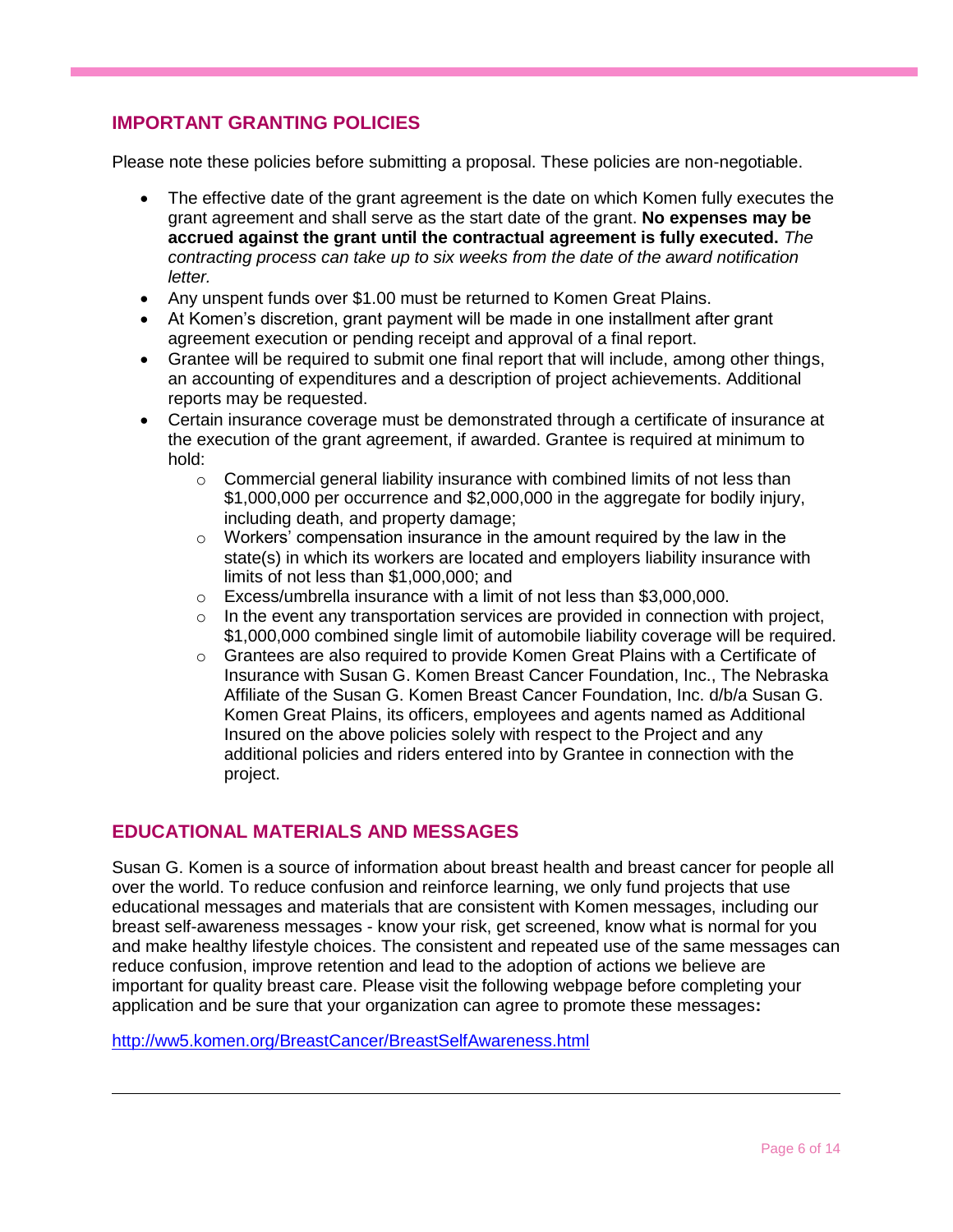#### *Breast Self-Exam must not be taught or endorsed*

According to studies, teaching breast self-exam (BSE) has not been shown to be effective at reducing mortality from breast cancer and therefore **Komen will not fund education projects that teach or endorse the use of monthly breast self-exams or use breast models.** As an evidence-based organization, we do not promote activities that are not supported by scientific evidence or that pose a threat to Komen's credibility as a reliable source of information on the topic of breast cancer.

#### *Creation and Distribution of Educational Materials and Resources*

Komen Affiliate grantees are encouraged to use Komen-developed educational resources, including messages, materials, toolkits or online content during their grant period. This is to ensure that all breast cancer messaging associated with the Komen name or brand are current, safe, accurate, consistent and based on evidence and to avoid expense associated with the duplication of existing educational resources. Komen grantees can purchase Komen educational materials at the Affiliate preferred price. If a grantee intends to use other supplemental materials, they should be consistent with Komen messages.

Komen grantees are eligible to receive preferred pricing for Komen educational materials. Komen materials should be used and displayed whenever possible. To view our educational materials, visit [www.shopkomen.com.](http://www.shopkomen.com/)

#### *Use of Komen's Breast Cancer Education Toolkits for Black and African-American Communities and Hispanic/Latino Communities and Other Resources*

Komen has developed Breast Cancer Education Toolkits for Black and African-American communities and Hispanic/Latino communities. They are designed for educators and organizations to use to meet the needs of these communities. The Hispanic/Latino Toolkit is available in both English and Spanish. To access the Toolkits, please visit [http://komentoolkits.org.](http://komentoolkits.org/) Komen has additional educational resources, including on komen.org, that may be used in community outreach and education projects. Check with Komen Great Plains for resources that may be used in programming.

# <span id="page-6-0"></span>**SMALL GRANT CATEGORIES**

# *Educational/Outreach Grants*

Purpose: To explore new approaches to reduce breast cancer education barriers identified in communities and populations at highest risk of not meeting Healthy People 2020 late-stage diagnosis and death rate targets and identified in the Affiliate's Community Profile. Education and outreach projects must lead to a documented breast cancer action (e.g., getting a screening mammogram; importance of follow-up after an abnormal mammogram).

Amount: Up to \$5,000

Recognition requirements: Susan G. Komen Great Plains must be recognized in all materials.

# *Travel Grants*

Purpose: To assist in travel costs that would be incurred by a breast cancer professional to (1) attend meetings, conferences or symposia leading to an increase in the individual's knowledge about breast cancer that can be used in their daily job responsibilities **or** (2) to present at meetings, conferences or symposia on evidence-based breast cancer interventions that are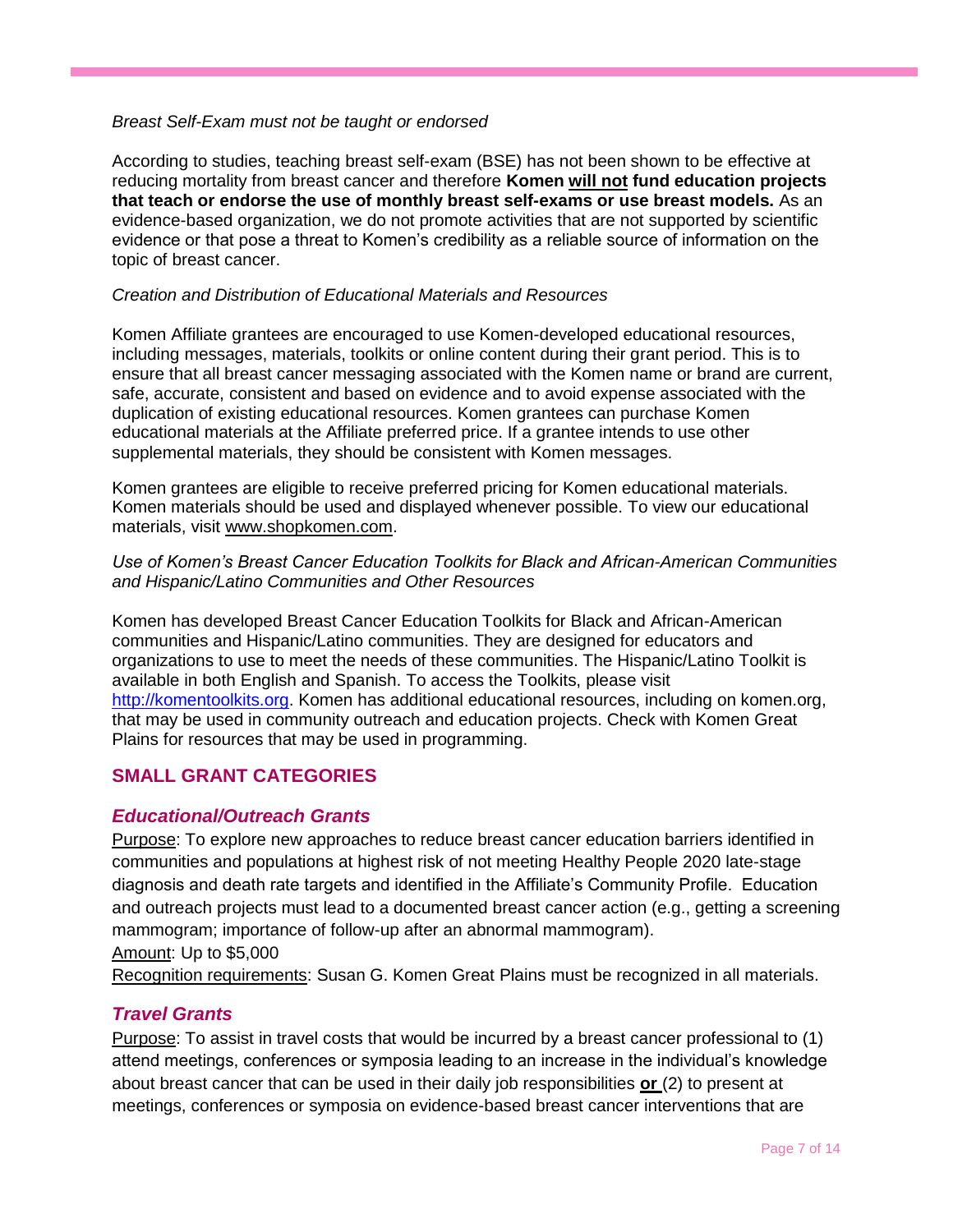aligned with Komen's mission. (Note: An individual can not be funded to attend the same conference by a travel grant and a conference grant.)

Amount: Up to \$2,000 per person. Travel grants must be awarded to an organization, not to an individual. Support for individuals cannot be awarded through the Small Grants program.

# *Conference Grants*

Purpose: To support (e.g., logistics; registration fees; presenter fees, etc.) local scientific or educational conferences with presentations/sessions that have an emphasis on the interaction between advocate, public health, health care and scientific communities to address breast cancer disparities to achieve health equity. The presentations/sessions supported by Komen must be focused on breast cancer. (Note: Presenters at a conference can not be funded through a Komen conference grant and a travel grant.)

Amount: Up to \$5,000.

Recognition requirements: Conference organizers must provide complimentary registration for at least two (2) Affiliate representatives and an Affiliate display area where appropriate. In addition, Susan G. Komen Great Plains must be recognized in all materials.

# *Capacity Building Grants*

Purpose: To support the development of well-defined projects that help build organizational infrastructure to refine/improve skills, strategies or organizational systems that will lead to a decrease in breast cancer disparities to achieve health equity for all. Amount: Up to \$5,000.

# <span id="page-7-0"></span>*Transportation Assistance*

Purpose: To reduce cost barriers for women to access breast cancer screening, organizations may apply for a small grant to subsidize travel to and from screenings. Direct payments to individuals are not allowed, but distribution of gift cards or vouchers would be appropriate. Amount: Up to \$5,000

# **REVIEW PROCESS**

Each grant application will be reviewed by at least three reviewers. They will consider each of the following selection criteria:

**Statement of Need 5%:** Does the project provide services to one or more of the target communities described in the Affiliate's Community Profile? How closely does the project align with the funding priorities stated in the RFA?

**Project Design 25%:** Is the project culturally competent? Is the project evidence-based? How likely is it that the objectives and activities will be achieved within the scope of the funded project? Is the program well planned? Is the budget appropriate and realistic? Does the budget justification explain in detail the reasoning and need for the costs associated with the project? If the proposed program includes collaboration with other organizations, are the roles of the partners appropriate, relevant and clearly defined?

**Impact 30%:**Will the project have a substantial positive impact on increasing the percentage of people who enter, stay in, or progress through the continuum of care? Will the project have a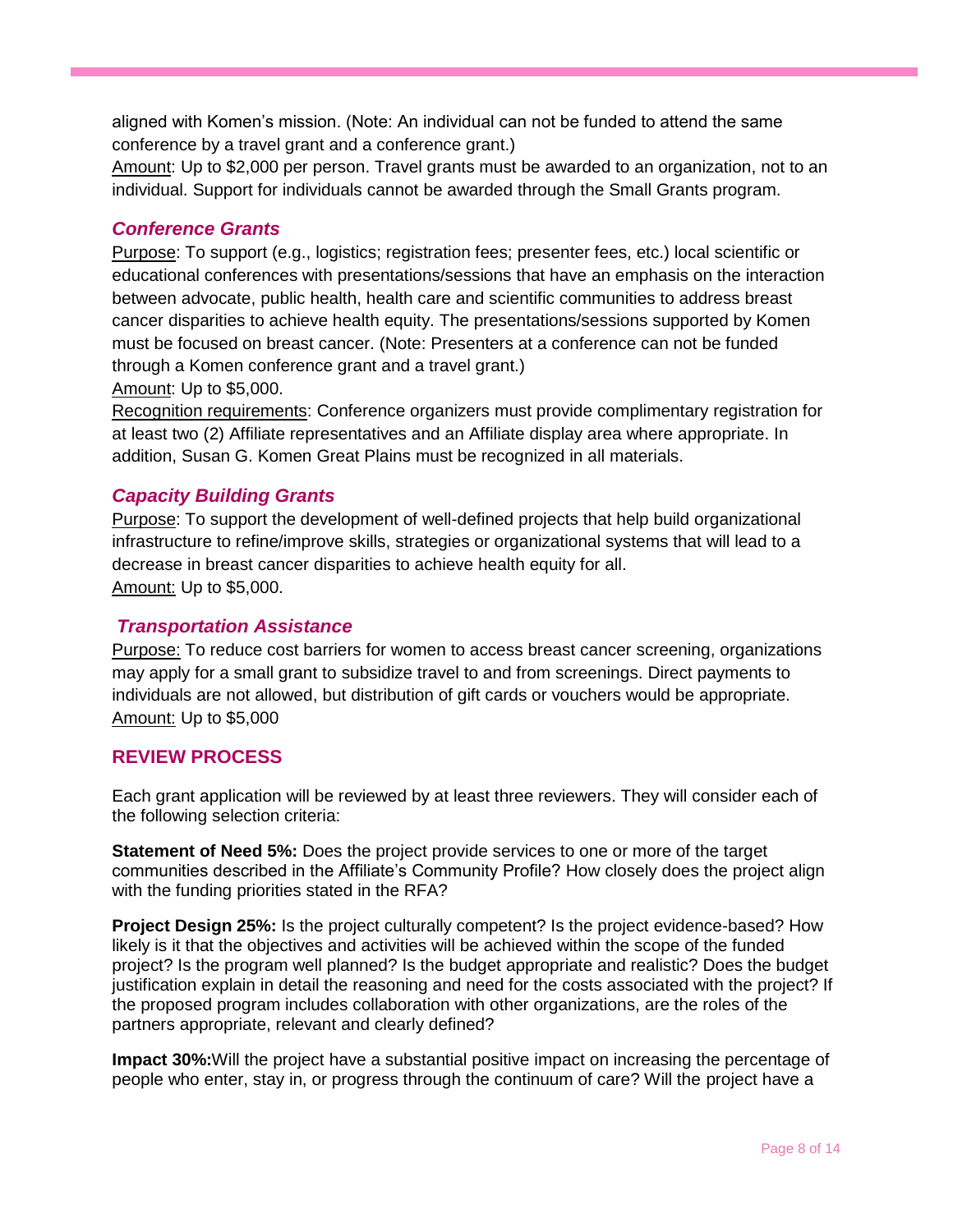substantial impact on the need described in the funding priority selected? Is the impact likely to be long-term?

**Organization Capacity 25%:** Does the applicant organization, Project Director and his/her team have the expertise to effectively implement all aspects of the project? Is there evidence of success in delivering services to the target population? Is the organization fiscally capable of managing the grant project, including having appropriate financial controls in place? Does the applicant organization have the equipment, resources, tools, space, etc., to implement all aspects of the project? Does the organization or staff have appropriate licenses, certifications, accreditations, etc. to deliver the proposed services? Does the organization have a plan to obtain the resources (financial, personnel, partnerships, etc.) needed to sustain the program beyond the grant term (if awarded)? Are collaborations (if proposed) likely to be sustained beyond the grant term? Does the applicant organization have long-term support from organizational leadership? obtain the resources (financial, personnel, partnerships, etc.) needed to sustain the project beyond the grant term (if awarded)? Are collaborations (if proposed) likely to be sustained beyond the grant term? Does the applicant organization have long-term support from organizational leadership?

**Monitoring and Evaluation 15%:**Is there a documented plan to measure progress against the stated program goal and objectives, and the resulting outputs and outcomes? Is there sufficient monitoring and evaluation (M&E) expertise for the project? Are there sufficient resources in place for M&E efforts?

The grant application process is competitive, regardless of whether or not an organization has received a grant in the past. Funding in subsequent years is never guaranteed.

**Applicant Support:** Questions should be directed to:

Melissa Baron 402-502-2979 ext. 1204 Melissa.baron@komengreatplains.org

#### <span id="page-8-0"></span>**SUBMISSION REQUIREMENTS**

All proposals must be submitted online through the Komen Grants e-Management System (GeMS): [https://affiliategrants.komen.org.](https://affiliategrants.komen.org/)

# <span id="page-8-1"></span>**APPLICATION INSTRUCTIONS**

The application will be completed and submitted via the Komen Grants e-Management System (GeMS), [https://affiliategrants.komen.org.](https://affiliategrants.komen.org/) For an application instruction manual, please contact Mikayla Findlay or Melissa Baron at 402-502-2979 or email [info@komengreatplains.org.](mailto:info@komengreatplains.org) When initiating an application on GeMS, please make sure it is a **Small Grants** application, designated "SG", and not a Community Grants ("CG") application to apply to this RFA.

**Organizations applying for Travel grants only need to complete the Project Profile, Project Abstract, Project Narrative andTravel (Budget) pages in GeMS**. On the Project Narrative page, the organization is required to upload a 2-3 page proposal in Word or pdf form detailing the type of meeting, training, conference or symposia that the organization is requesting travel to; if the participant(s) will be attending or presenting; and how attendance or participation would increase the community knowledge of breast cancer. Please also upload a copy of the meeting or conference agenda, if available.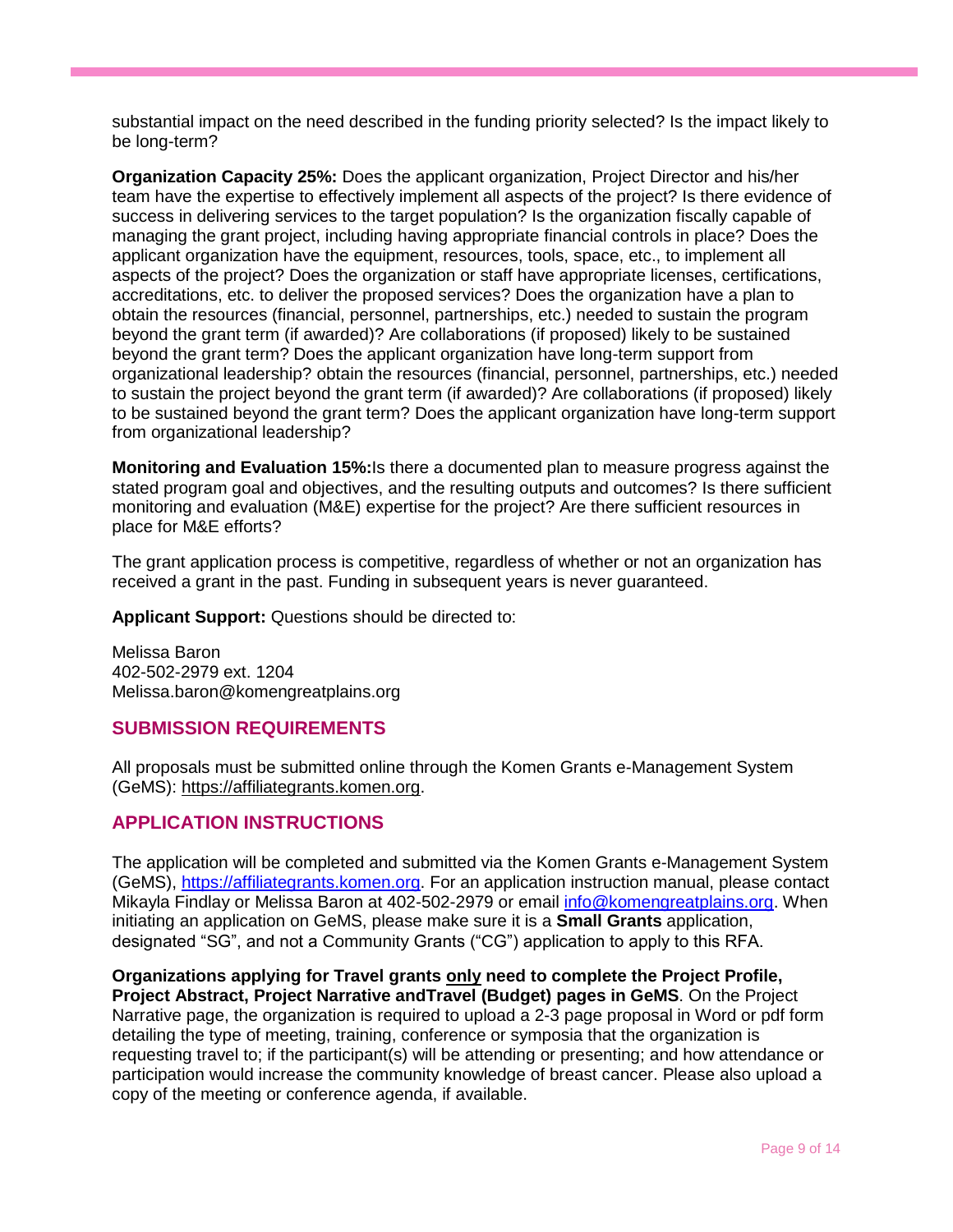# **PROJECT PROFILE**

This section collects basic organization and project information, including the title of the project, contact information and partner organizations.

Attachments for the Project Profile page (if applicable):

 **Letters of support or memoranda of understanding from proposed collaborators** to describe the nature of the collaboration and the services/expertise/personnel to be provided through the collaboration.

#### **ORGANIZATION SUMMARY(limit 1,000 characters)**

This section collects detailed information regarding your organization's history, mission, programs, staff/volunteers, budget, and social media.

#### **PROJECT ABSTRACT (limit 1,000 characters)**

This section collects important information about the priorities to be addressed and a summary of the project (abstract). This abstract should include the target communities to be served, the need to be addressed, a description of activities, the expected number of individuals served and the expected change your project will likely bring in your community. The abstract is typically used by the Affiliate in public communications about funded projects.

#### **PROJECT NARRATIVE (limit 8,000 characters)**

This section is the core piece of the application. On the Project Narrative page of the GeMS application, please address the following:

After reading the project narrative, an individual should understand all project components and proposed objectives. The project narrative must contain the following information:

- A description of the project or activity
- How the project will further Komen's mission
- How the project will reach the target audience/community
- Address the review criteria
- For conference grants only- anticipated number of participants, description of target participants, description of conference format including specific topics to be covered and speakers, if known.

**For Travel Grants only,** upload a 2-3 page proposal in Word or pdf form detailing the type of meeting, training, conference or symposia that the organization is requesting travel to; if the participant(s) will be attending or presenting; and how attendance or participation would increase the community knowledge of breast cancer**.** 

**For Travel and Conference Grants only,** upload a copy of the meeting or conference agenda, if known.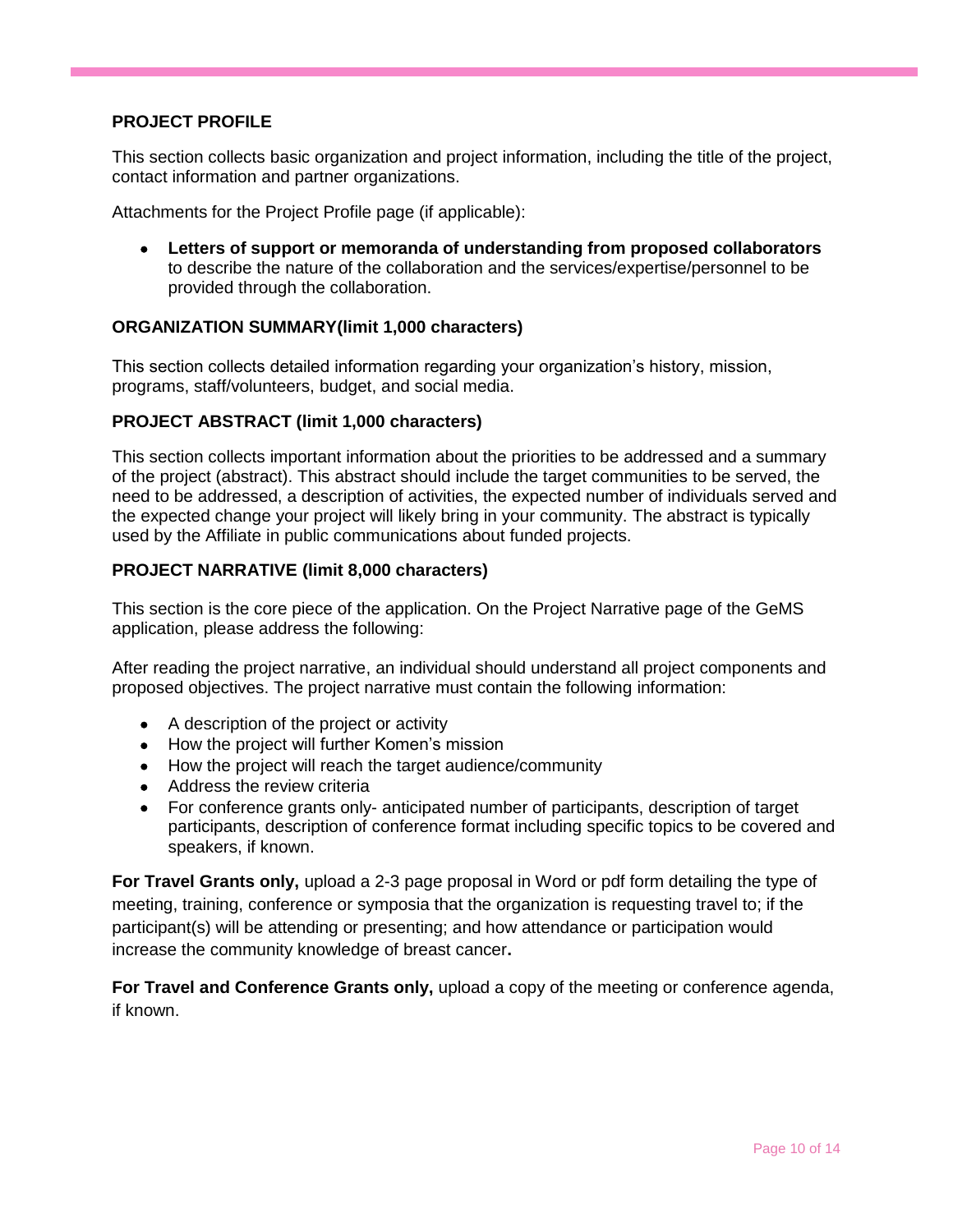# **PROJECT TARGET DEMOGRAPHICS**

This section collects information regarding the intended target audience(s) and target locations identified in the project. This does not include every demographic group the project will serve, rather this should be based on the groups that will be primarily served.

# **PROJECT WORK PLAN**

In the Project Work Plan section of the application on GeMS, a single goal and corresponding objectives are required as follows:

- **The Goal** should be a high level statement that provides overall context for what the project is trying to achieve.
- **Objectives** are specific statements that describe how the project will meet the goal. An objective should be evaluated at the end of the project to establish if it was met or not met.

The project goal must have at least one objective; there is no limit to the number of objectives. Please ensure that all objectives are SMART objectives:

**S**pecific **M**easurable **A**ttainable **R**ealistic **T**ime-bound

A guide to crafting SMART objectives is found in Appendix A or at <http://ww5.komen.org/WritingSMARTObjectives.html>

Write your Project Work Plan with the understanding that each item must be accounted for in the final report. **The Project Work Plan must include a single goal with corresponding objectives that will be accomplished with funds requested from Komen Great Plains**. Objectives that will be funded by other means should **not** be reported here, but instead, can be

included in your overall program description.

Attachments for the Project Work Plan page(s):

 **Evaluation forms, surveys, logic model, etc.** related to demonstrating the effectiveness of your program as defined in your work plan.

# **BUDGET SECTION**

For each line item in the budget, **provide a calculation and a brief justification** explaining how the funds will be used and why they are necessary to achieve proposed objectives. A description of each budget category follows:

#### **KEY PERSONNEL/SALARIES**

This section collects information regarding the personnel that will be needed to complete the project. Any individual playing a key role in the project should be included in this section. This section should also include information for any employee's salary forwhich your program is requesting funds, if applicable.

#### **Attachments Needed for Key Personnel/Salaries Section:**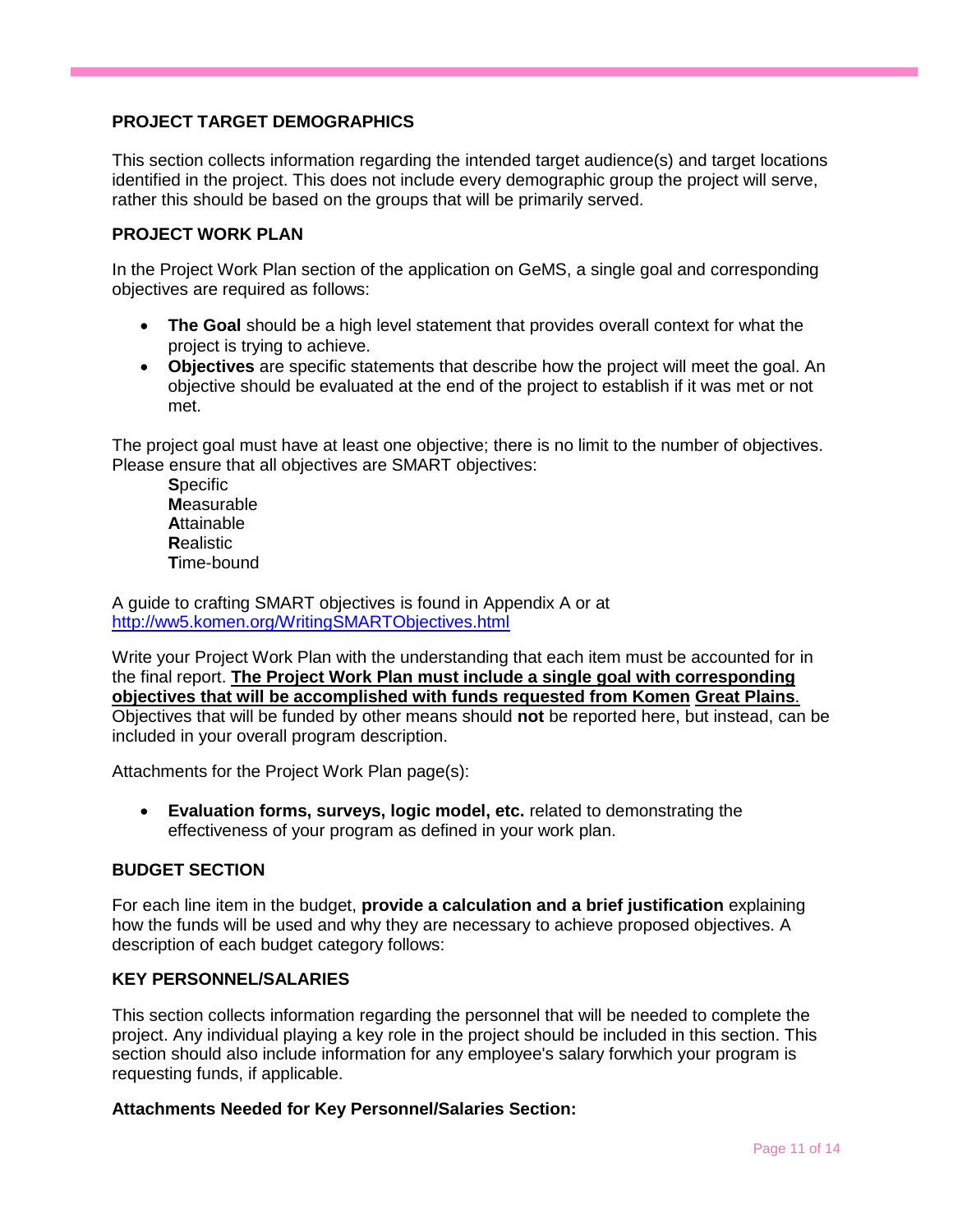**Resume/Job Description** – For key personnel that are currently employed by the applicant organization, provide a resume or *curriculum vitae* that includes education level achieved and licenses/certifications obtained. For new or vacant positions, provide a job description *(Two page limit per individual)*.

#### **CONSULTANTS**

This section should be completed if it is necessary for a third party to help with a piece of the project. Consultants are persons or organizations that offer specific expertise not provided by staff and are usually paid by the hour or day.

#### **SUPPLIES**

This section should include office supplies, education supplies, and any other type of supplies the organization will need to complete the project.

Note: Komen grant funds may not be used for the development of educational materials or resources. If awarded project funds, grantees must use/distribute only Komen-developed or Komen-approved educational resources. Komen grantees are eligible to receive preferred pricing for Komen educational materials. Komen materials should be used and displayed whenever possible. To view approved educational materials, visit [www.shopkomen.com.](http://www.shopkomen.com/)

#### **TRAVEL**

This section should be completed if travel expenses such as, conference travel, registration fees or mileage reimbursement by organization staff or volunteers related to project activity is necessary to complete the project.

#### **OTHER**

This section should only be used for items that cannot be included in the existing budget sections.

#### **PROJECT BUDGET SUMMARY**

This section includes a summary of the total project budget. Match funding must also be entered on this page

#### **Attachments Needed for the Project Budget Summary Section:**

 **Proof of Tax Exempt Status** – To document **federal tax-exempt status**, attach the organization's determination letter from the Internal Revenue Service. Evidence of state or local exemption will not be accepted. Please do not attach your Federal tax return. To request verification of your organization's tax-determination status, visit the following page on the IRS Web site:

[https://www.irs.gov/charities-non-profits/eo-operational-requirements-obtaining-copies](https://www.irs.gov/charities-non-profits/eo-operational-requirements-obtaining-copies-of-exemption-determination-letter-from-irs)[of-exemption-determination-letter-from-irs](https://www.irs.gov/charities-non-profits/eo-operational-requirements-obtaining-copies-of-exemption-determination-letter-from-irs)

<span id="page-11-0"></span> **For Travel Grants only,** upload a 2-3 page proposal in Word or pdf form detailing the type of meeting, training, conference or symposia that the organization is requesting travel to; if the participant(s) will be attending or presenting; and how attendance or participation would increase the community knowledge of breast cancer.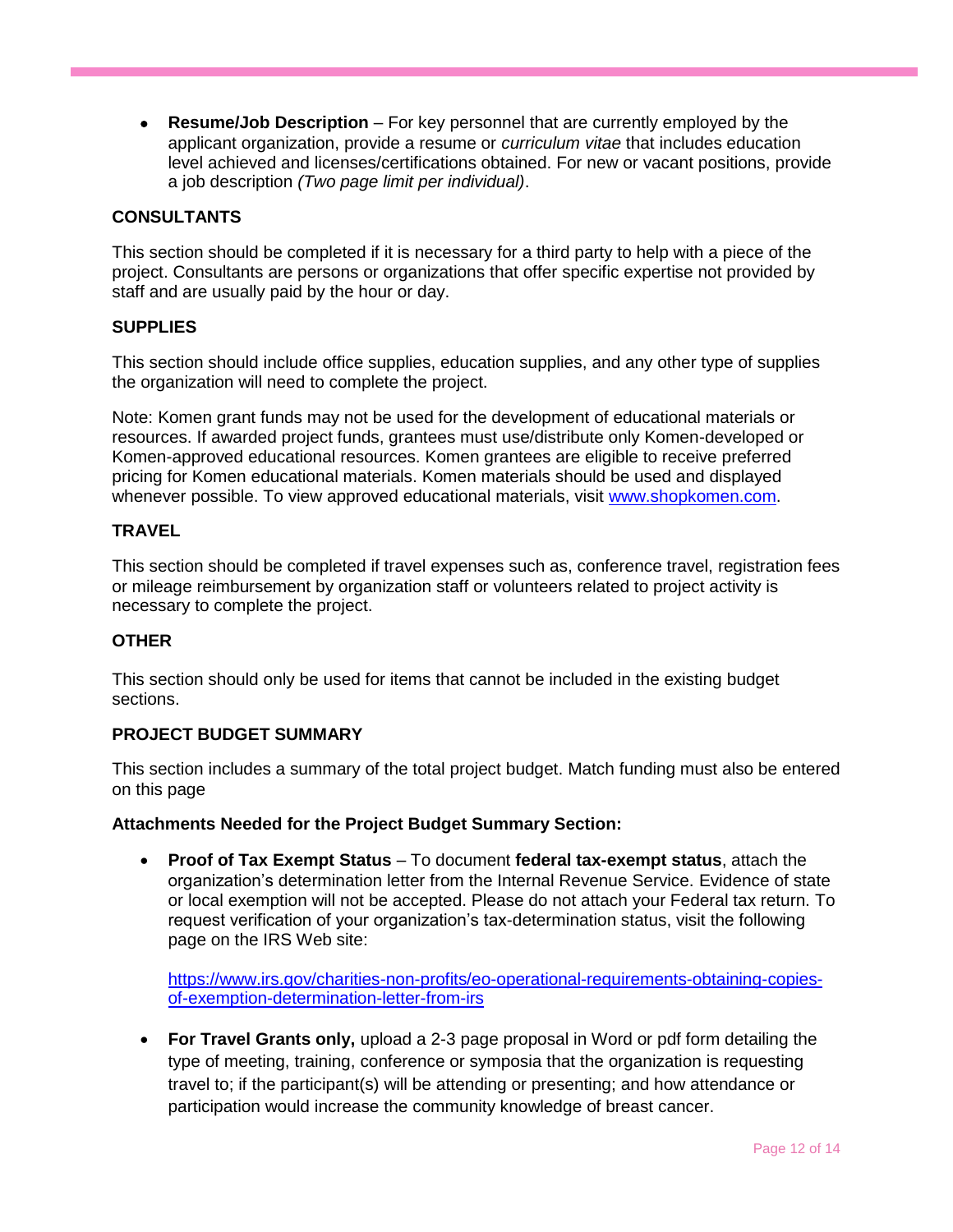**For Travel Grants only**, upload a copy of the meeting or conference agenda, if known.

# **APPENDIX A: WRITING SMART OBJECTIVES**

Project planning includes developing project goals and objectives. **Goals** are high level statements that provide overall context for what the project is trying to achieve. **Objectives** are specific statements that describe what the project is trying to achieve and how they will be achieved. Objectives are more immediate than goals and represent milestones that your project needs to achieve in order to accomplish its goal by a specific time period. Objectives are the basis for monitoring implementation of strategies and/or activities and progress toward achieving the project goal. Objectives also help set targets for accountability and are a source for project evaluation questions.

# **Writing SMART Objectives**

To use an objective to monitor progress towards a project goal, the objective must be **SMART**.

# A **SMART** objective is:

- 1. **S**pecific:
	- Objectives should provide the "who" and "what" of project activities.
	- Use only one action verb since objectives with more than one verb imply that more than one activity or behavior is being measured.
	- Avoid verbs that may have vague meanings to describe intended output/outcomes (e.g., "understand" or "know") since it may prove difficult to measure them. Instead, use verbs that document action (e.g., identify three of the four Komen breast self –awareness messages).
	- The greater the specificity, the greater the measurability.
- 2. **M**easurable:
	- The focus is on "how much" change is expected. Objectives should quantify the amount of change expected.
	- The objective provides a reference point from which a change in the target population can clearly be measured.
- 3. **A**ttainable:
	- Objectives should be achievable within a given time frame and with available project resources.
- 4. **R**ealistic:
	- Objectives are most useful when they accurately address the scope of the problem and programmatic steps that can be implemented within a specific time frame.
	- Objectives that do not directly relate to the project goal will not help achieve the goal.
- 5. **T**ime-bound:
	- Objectives should provide a time frame indicating when the objective will be measured or time by which the objective will be met.
	- Including a time frame in the objectives helps in planning and evaluating the project.